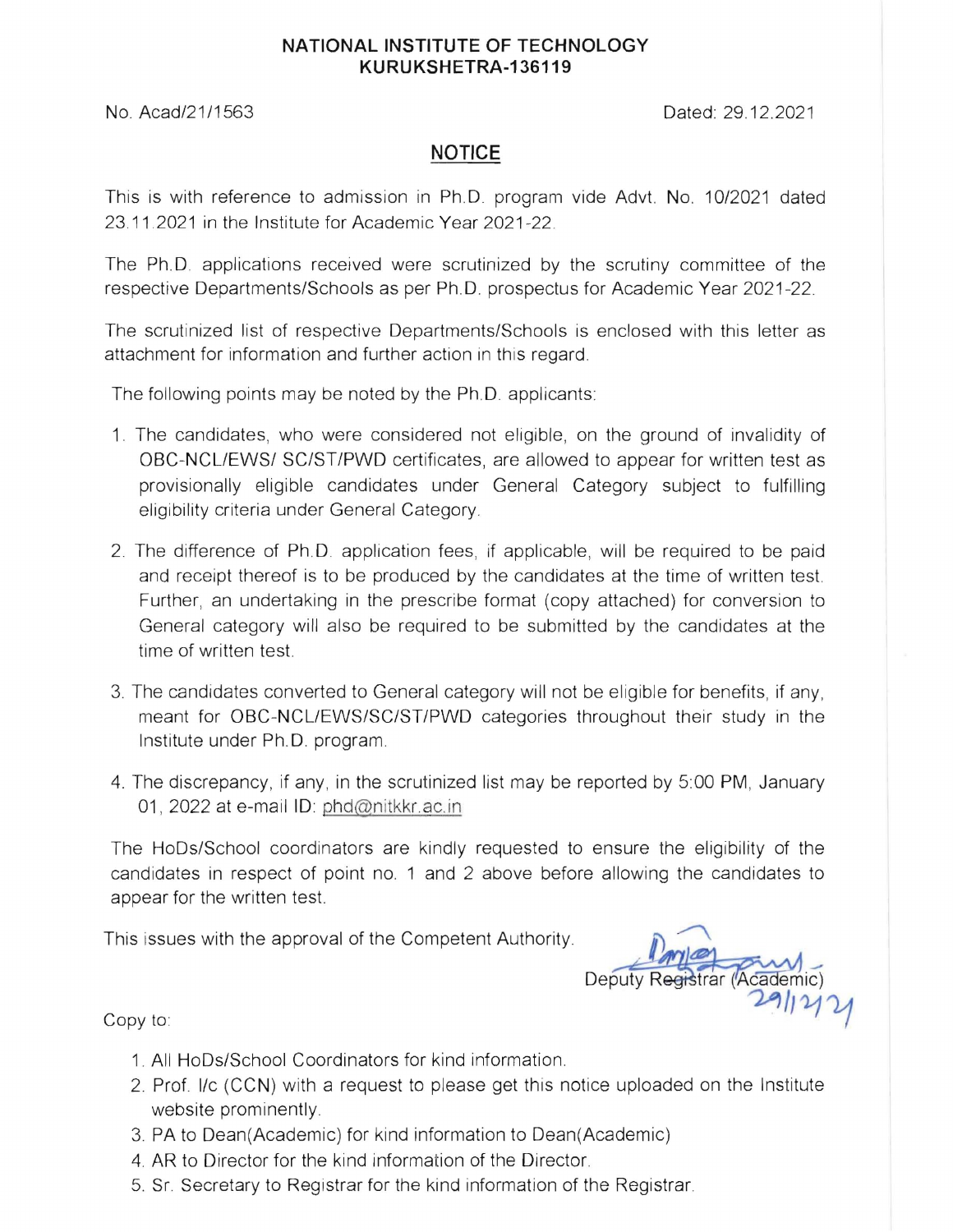## **DECLARATION BY THE CANDIDATE FOR CONVERSION FROM OBC-NCLIEWS/SC/ST/PWD TO GEN CATEGORY** \_\_~~

| $\sqrt{2}$ |
|------------|
|------------|

| Name of the candidate: |                                  |  |            | Address: |
|------------------------|----------------------------------|--|------------|----------|
|                        | Ph.D. Application No.:<br>Email: |  | Mobile No: |          |

I understand that as per the guideline from the Ministry of Personnel, Public Grievances and Pensions, Govt. of India, I am required to submit OBC-NCLIEWS/SC/ST/PWD (check one) certificate (issued on or after April 1, 2021 but not later than December 24, 2021 for OBC-NCLIEWS) to avail the benefit of the said category. Since I have not been able to submit the requisite certificate at the time of online application, I would like to be converted to a GEN category candidate. I understand that once converted, I will be not be able to avail the benefits of the said category, and this conversion will be final throughout my study in the Institute under Ph. D. program.

Signature of the Applicant

Name:

Date: